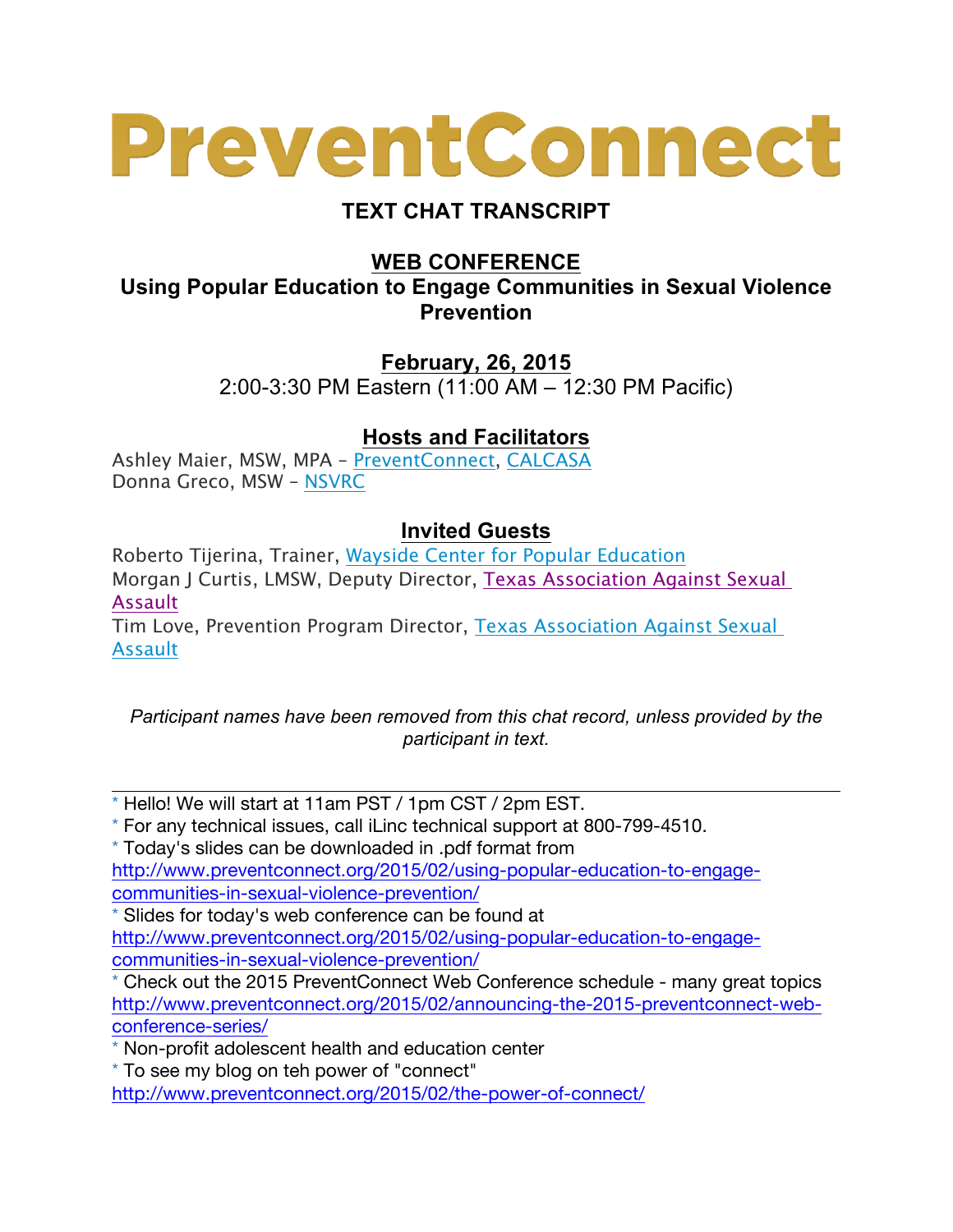\* INfographic cna be found at

http://www.nsvrc.org/sites/default/files/nsvrc\_infographic\_preventing-sexual-violencelatina-communities.pdf

\* And here is a link to the executive summary from that assessment: Preventing sexual violence with Latin@ communities executive summary:

http://nsvrc.org/publications/nsvrc-publications-assessments/preventing-sexualviolence-latin-communities-executive

- \* What do you knwo about popular education? What comes to mind?
- \* Building off of people's experience and treating them as the experts in their lives
- \* What do you know or what comes to mind when you think about popular education?
- \* Equal access to social change making
- \* what many people learn and understand together
- \* anti opppressive
- \* Pamela Sizemore: I had problems joining.
- \* "outside the box"
- \* pop education K-12 public schools
- \* Outreach and Education Coordinator at a Rape Crisis Center
- \* It's a framework that was developed specifically for work with communities with
- limited access to education and resources
- \* shools
- \* universuty
- \* Participatory Action Research
- \* Making boundaries visible and collaboratively pushing them
- \* education in familly
- \* facilitating a dialogue by posing questions
- \* education is not givning peopel info (banking) but students and teachers related to each other
- \* positive change
- \* not top-down education
- \* journeying together in growth
- \* TV is an popular education\*
- \* big probleme is tv

\* Not telling people what they need to know, but discovering knowledge gaps together and working cohesiively towards filling them.

- \* learning bad think from that box :)
- \* i agree on tv
- \* understanding that we are at different stages on the journey

\* TV is a medium, but doesn't seem to fit these ideas we are hearing about as a form of popular education-which requires an exchange. TV is one way

\* Empowerment

- \* You build trust and relationships.
- \* allows you to engage rather than indict
- \* it will be more effective and impactful.
- \* Why is that an imporant approach?
- \* Starts where people are.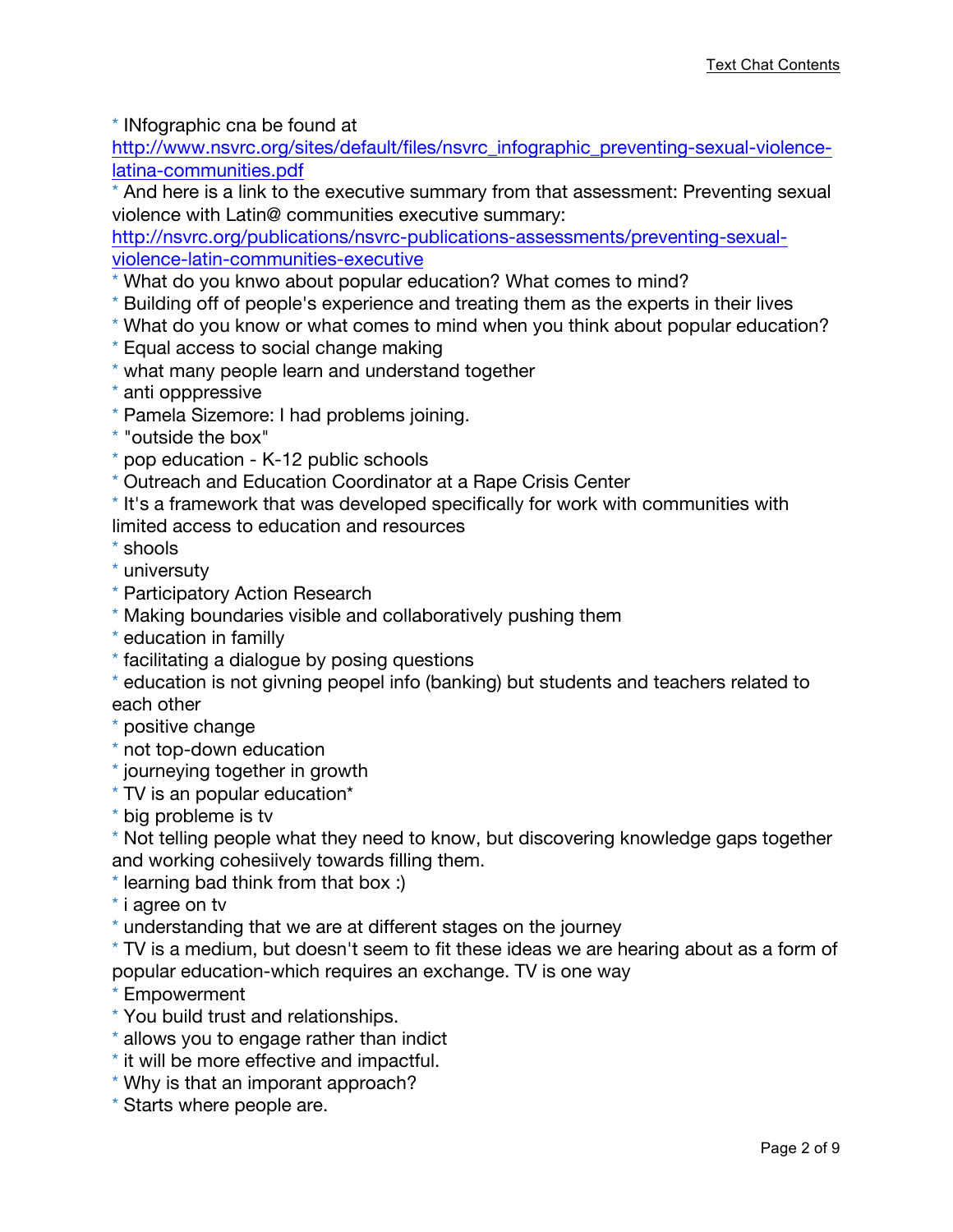\* it equalizes knowledge - it empowers community members to own issues

- \* There is ownership and empowerment
- \* Because the knowledge generated is more full
- \* yes you are
- \* to engage with the public

\* it gives control back to those who have had it taken away. it also garuntees their voices will be heard and not overshadowed

\* our aidiences will respond more to us taking their experiences

\* rest of the community will respect one of their own

\* Allows you to learn the environment and the community

- \* Generates more buy-in for strategies if they are organic & not imposed upon a group
- \* We each only know what we know
- \* wont waste time covering information people already know
- \* Collaborate and not direct

\* it starts with the person, what they know based on their experience, and develops knowledge based on what makes sense to them

\* Paulo FREIRE

- \* roberto is going in and out- audio
- \* a cool film about Paolo Freire: http://www.youtube.com/watch?v=U4jPZe-cZgc

\* Internet audio quality depends on your connection quality so if any issues, please call in to 1-888-447-7153, passcode 87936.

\* Passcode 879736

\* Thank you, Deena!

 $\left( : \right)$ 

\* Here's the link to Highlander again: Highlander Research and Education Center: http://highlandercenter.org/

\* My favorite book is We Make the Road by Walking, a dialogue between Paulo Freire and Myles Horton of Highlander Instittute

https://www.temple.edu/tempress/titles/804\_reg.html

- \* All other speakers we can hear fine except the current one.
- \* What are the Principles and Practices of popular education?
- $*$  S we will get to that shortly.
- \* Okay thank you
- \* Questions?
- \* Are there any prgrams that I can get involved in?

\* programs\*

\* If we want to learn more about popular education in general, are there any books/resources you would recommend?

\* how do we take a strengths based/empowerment perspective when approaching DV/SA?

- \* as it fits into popular education
- \* I admite your ability to model popular education practices in a webinar-- not easy.
- \* admire
- \* can we have like this programme in morocco, or afriqua generaly soon !!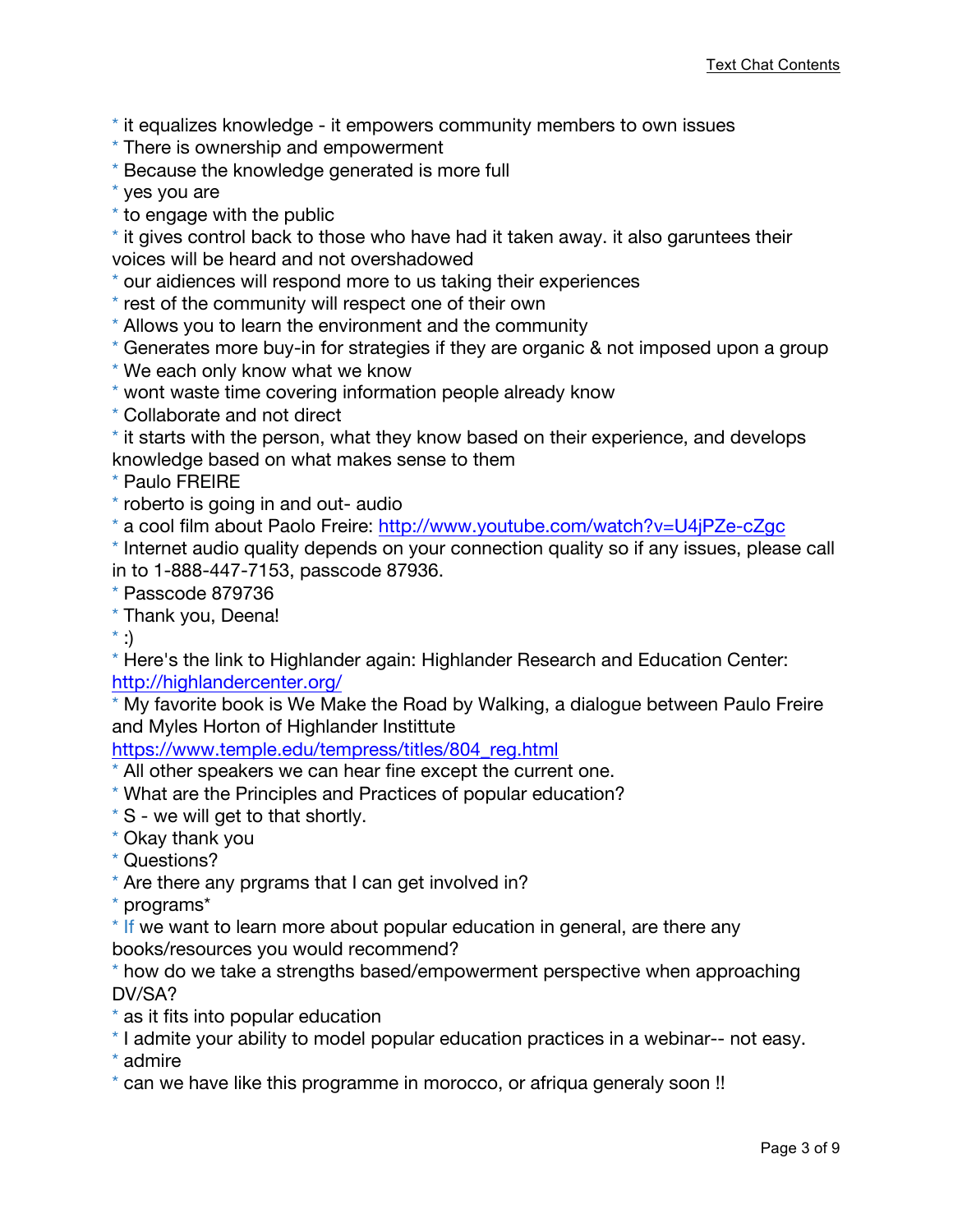\* Here is another great resource for further reading/learning: Popular Education for Movement Building, Volume II. Project South: Institute for the Elimination of Poverty and Genocide. http://www.projectsouth.org/products-page/curriculum/populareducation-for-movement-building-vol-ii/

\* I wholeheartedly agree, Jessica!

- \* How can popular education respond to requirements for evidence-based programs?
- \* how can dv/sa organizations partner with schools in popular education?
- \* Good question, Chad! Morgan and Tim will help answer that.
- \* Hands on
- \* emotional meaning
- \* What is your story?
- \* The passion of the teacher

\* I had a history teacher who always made up songs about important dates and events so we could all remember those things better.

- \* i had sexual story before
- \* feeling comfortable; not feeling defensive
- \* relatability
- \* Experiential -- I got to make choices and see the consequences of those choices
- \* pictures help
- \* Caring about the individuals who were teaching it lesson. (parent)
- \* connection
- \* learning through experience
- \* being part of a movement/justice.
- \* Songs to remember French words
- \* safety
- \* Emotionally connected to the person I was learning from
- \* my mentor in this work--we would just talk every day and she had so much knowledge
- \* Putting visual, audio and hands on experience all together

\* In a group we had to write a motivation statement for why we were doing something group interaction was great

- \* being treated as a partner with my mentor in the work we were doing
- \* felt included in the learning process
- \* Applicable
- \* Non-judgemental
- \* High level discussion with intelligent peers, I had to rise to the occasion
- \* having the option to understand in Spanish when English was not easy.
- \* Shout out to Sarah K. I can relate.
- \* Love this diagram!
- \* Right, connections to language. Je le sais.
- \* Me too Sarah and Flo!
- \* You can download this image at

http://sites.tufts.edu/foodeconomyfinalreport/files/2013/04/learning-headscropped.jpeg

\* never passing jugement on someone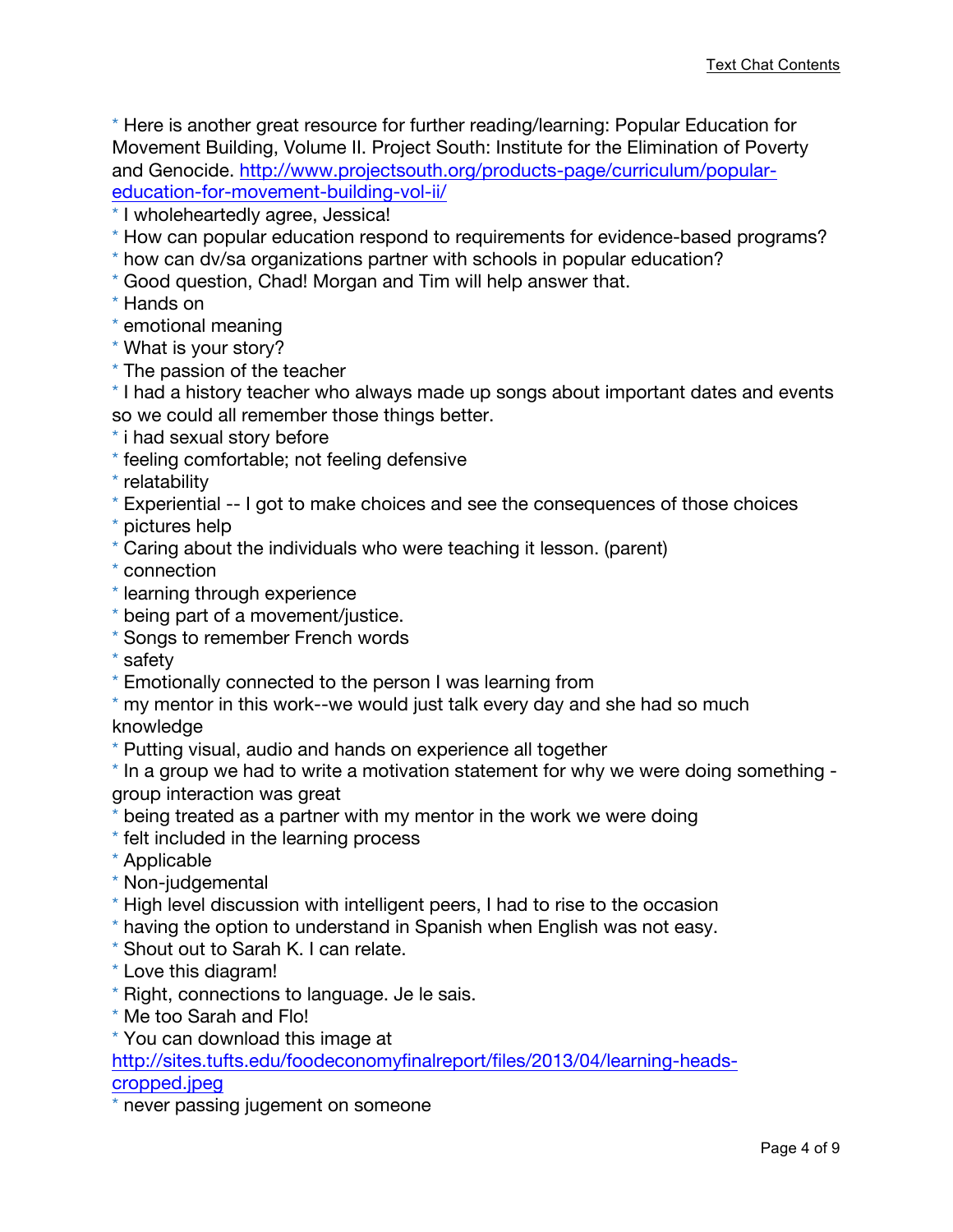\* practicing intervention strategies

\* An exerience of an educational process that hellped the group organize or change something?

- \* we don't have like this organizations in morocco, can i ask why ??
- \* signing a petition
- \* Team building Franklin Covey
- \* I co-facilioate domestic vioelcne trainings as dialogues
- \* RPE 2-day retreat all agencies got on the same page for our rpe endeavors around the state of IN

\* Our vote no, marriage equality campaign focused on engaging people in conversations about love, relationships.

- \* I worked on an anti-discrimination campaign which led to passing of state legislation.
- \* walks for awareness
- \* Participatory data analysis to identify levers of change
- \* circle sharing with different questions
- \* Workshops
- \* neighboorhood watch FB group
- \* What were the group dynamics that made change possible?
- \* hearing all the voices
- \* ongoing work over many many years
- \* transparancy with the goals, openness to hear both positive and negatives
- \* everyone has a voice
- \* leaving ego out of it
- \* Finding common ground. Connecting the issue to people's lived experience.
- \* can you unswer me why focs !!!
- \* give roles to support each other, give responsibility,
- \* having everyone do what they were comfortable
- \* everyone has a role/job
- \* mutual respect
- \* Nonviolenct Communication skills help.
- \* Making a personal connection with tthe group members
- \* empowerment, freedom to communicate all ideas; developing strong relationships
- \* shared commitment to mutual goal
- \* can i have word please !!!

Graham Goulden: doing withv people rather doing to people

\* @Graham YES!

\* services here in scotland set up to do to people. need to recognise the assets in communities and use them

- \* can you look here in morocco
- \* How can you start by asking for people to share their stories with a group when we're dealing with such sensitive and triggering issues, like intimate partner violence?
- \* they take baby steps when sharing
- \* you can share only with true friend

\* @boubaker - Abby Sims from PreventConnect will private chat you regarding your questions.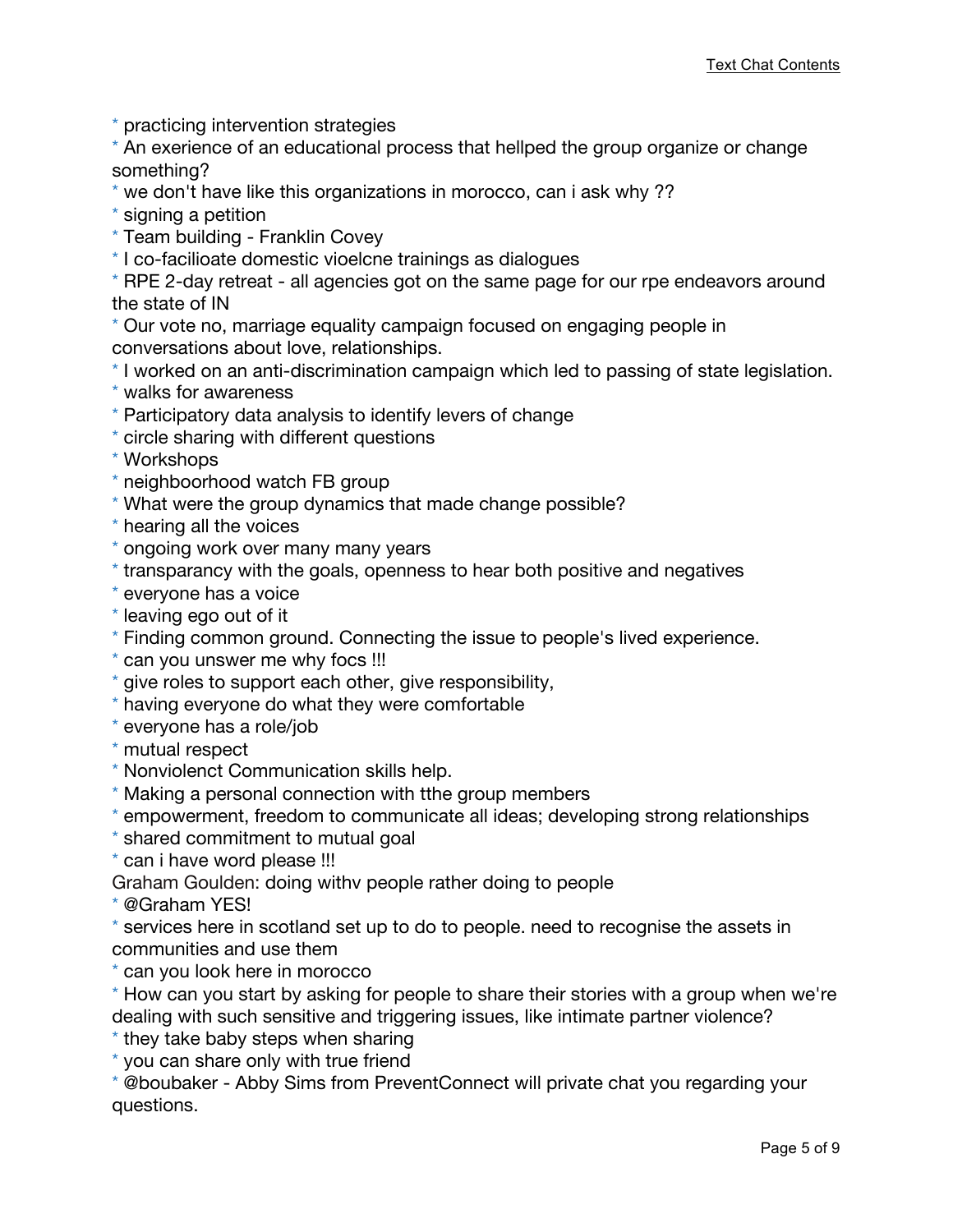- \* then they feel more comfortable sharing more
- \* Dana, it's all about building relationships with people.
- \* Surely you can utilise bystander principles and start with even field
- \* not everyone that you know

\* Marie, without relationships learning doesnt take place, build relationships magic happens

\* yes dana, youd have to ask people who are ready to participate, and warn the 9udience

\* so true!

\* Thanks! Yes I understand the need to build relationships, but if step 1 is storytelling that seems like it needs to be done delicately

\* So, the principles would be the definition and the message that popular education sends and the practices would be educating others?

\* Dana, people are WAY more ready to tell their stories than we think they are.

- \* knowledge is power ;)
- \* sounds like Erin Brokovich!

\* Sounds like what the antio-fracking organizers are going now as well.

\* Sometimes it's helpful to think of it as a facilitative process, rather than an educational one (only because we tend to think of education as a teacher-student relationship...in pop ed everyone enters the room as equals.

\* In this line of work I've learned that you first do for, them then you do with and then you continue to empower

\* You Got to Move: http://yougottomove.com/main.html

\* My favorite book is We Make the Road by Walking, a dialogue between Paulo Freire and Myles Horton of Highlander Instittute

https://www.temple.edu/tempress/titles/804\_reg.html

\* Popular Education for Movement Building, Volume II. Project South: Institute for the Elimination of Poverty and Genocide. http://www.projectsouth.org/productspage/curriculum/popular-education-for-movement-building-vol-ii/

\* I used Project South materials on the local level in Los Angeles. Great materials!

\* Chad Sniffen - can you repeat your question here? I think it applies to this section.

\* So, the principles would be the definition and the message that popular education

sends and the practices would be educating others?

\* Abby, absolutely, love me some Project South

\* How have you used a popular ed approach in your work?

\*:-) I use it every chance I get!

\* No

\* community presentations

\* im probably using it without knowing im using it

\* We do it all the time with our program working with youth.

\* I agree Graham

\* LIfe Skills workshops with survivors on topics such as conflict management, healthy relationships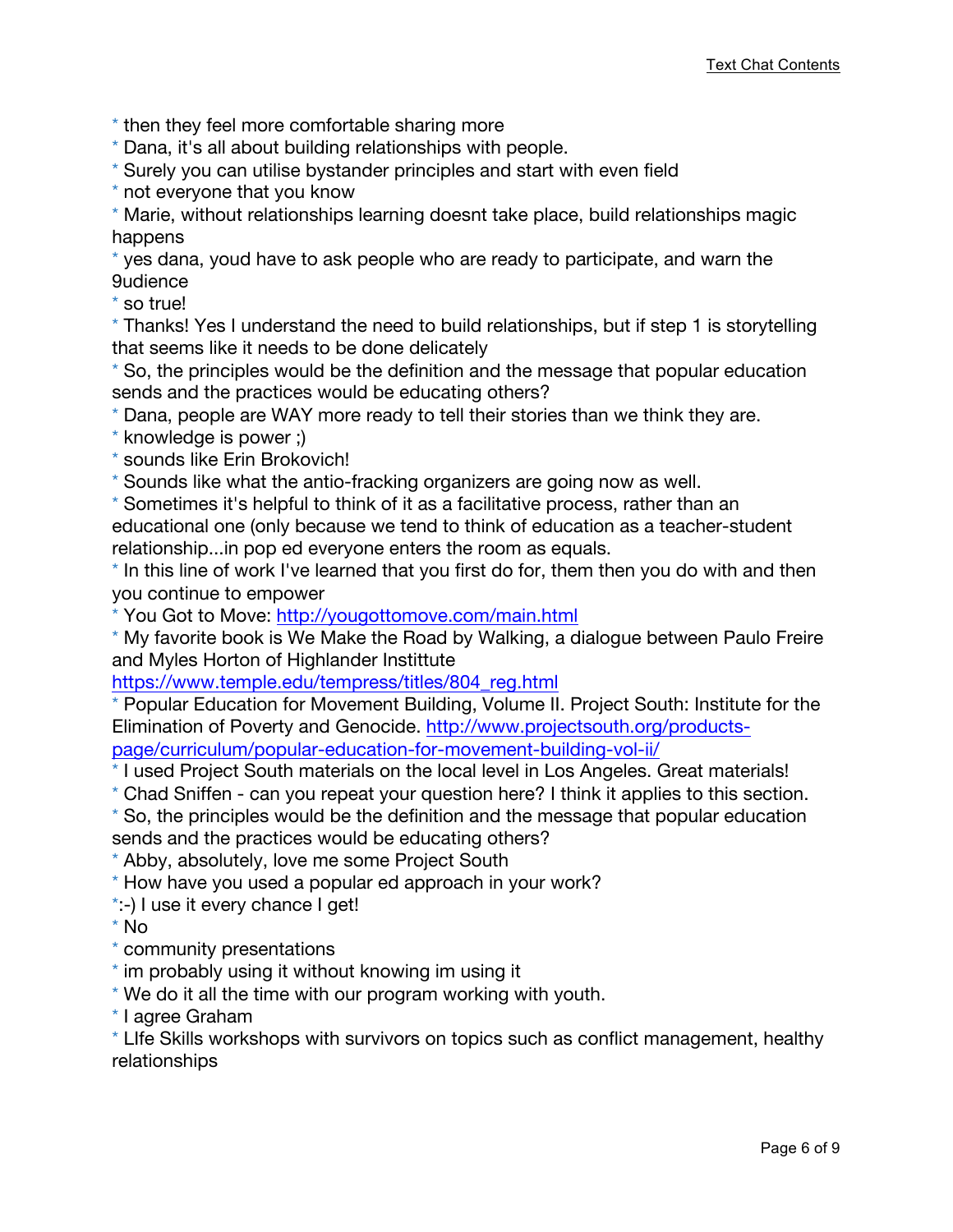\* We use it in our work with youth leadership development around developing healthy communities; we also use the priniciples in pretty much any comunity-based collaboratives we facilitate.

\* I use it in coaching adults who work with youth.

\* I hadn't called it that, but I use it quite a bit in workshops and presentations

\* I agree with Graham now that he mentioned it.

\* Shifting trainigs from more lecture type to dialogue

\* Yes, it seems that I do. I work with youth and always include youth on committees, etc. Youth are integral to the planning of everything that I do when I work with youth. Correct, I didn't know!

\* i use the MVP approach in Scottish high schools. Engaging and sharing personal experiences

\* Engaging survivors as tariners

\* when working with youth, not making assumptions about what they know or dont know. Asking them about music and relationships and what that means to them

\* The Power and Contrl Wheel was developed using a Freiran approach

http://www.oneinthreewomen.com/ckfinder/userfiles/files/adaptingwheel.pdf

\* We use "scenarios" and get group input about how to respond

\* advising, but not supervising, student organizations on campus

\* I have used the concepts in helping adults and students learn together on equal ground

\* role plays with students

\* yep

\* I think PreventConnect as a community of practice draws on the expertize of the audience

\* What David said.

\* great question, what was an "aha" moment?

\* personal stories are great, they engage and support change.

\* How can popular education respond to requirements for evidence-based programming?

spend time making the connecton then change and learning are the next step

\* Great question, Chad. I'll ask you to unmute soon so we can discuss.

\* Chad - pop ed is probably already included in evidence based programmes. i sue mvp in scotland, there is good evidence base there

\* Sorry, I'm getting my audio online

- \* Okay, Chad.
- \* Chad, that's a great question.

\* This is a great manual if folks are interested: http://www.afsc.org/resource/hippmanual

\* My sound is fading in and out a bit

\* I can't hear very well either

\* It might be easier for people who can't hear to dial in - we can hear a lot better on the phone than we could on the computer

pop ed approach seems to work within a safe learning environment?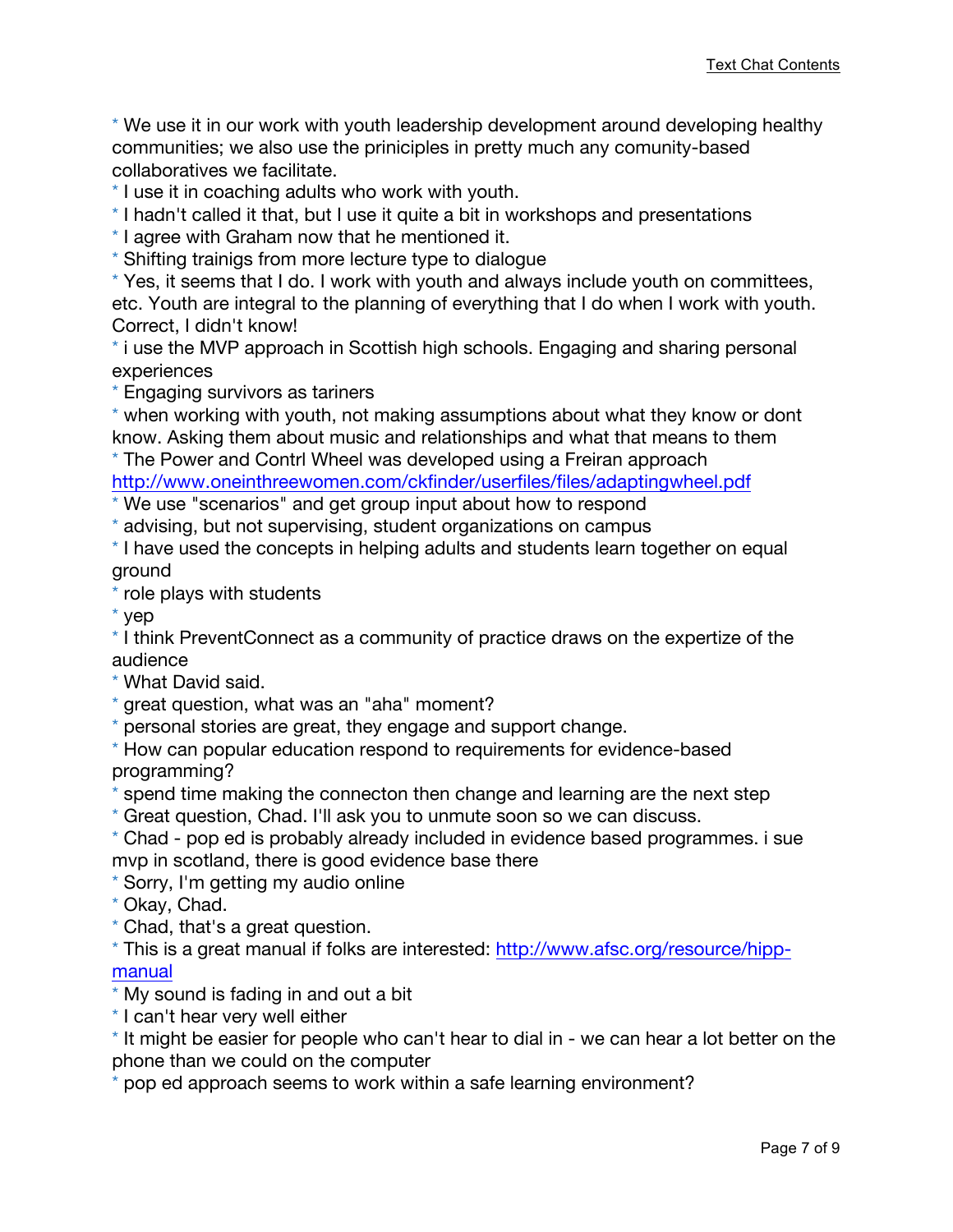\* i always say that we dont always need to educate we need to engage. Pop Ed seems to support this

\* So, the principles would be the definition and the message that popular education sends and the practices would be educating others?

\* Chris Argyris and Donald Schön's work on theories in use is pertinent and really great connection here.

\* learning can only happen in a safe environment

\* So, the principles would be the definition and the message that popular education sends and the practices would be educating others?

\* Matt enviroment might feel safe but the relationships need to be there

\* agreed!

\* Love the public health model, makes so much sense

\* needs to be a trusted place

\* no significant learning will take place without a significant relationship (james comer)

\* How was that work translated into a measurable outcome? What was the outcome?

\* Which part of the work specifically, Chad?

\* How do you talk about connections?

\* So, once you've applied these principles to your prevention work, what happens? Do you have a measure that looks at the impact of of the principles on your work, or is the assertion that these principles enhance other outcomes that you are measuring?

\* It helps to zoom out from the individual and look at what gets in the way of not only surviving, but thriving

\* Talk about power and privilege and apply to differnt forms of oppression, and ask people about whta woudl have made a difference for them-what change do they want? \* build empathy, real experiences connect people

\* can you be more specific and simplify the connections question?

\* COnnecting the Dots can be found at

http://www.preventconnect.org/2014/10/connecting-the-dots-understanding-andaddressing-the-links-between-multiple-forms-of-violence/

\* It can be helpful to use the personal experiences to then help people think about structural causes of social problems. Esp when lots of ppl in the room have a shared experience

\* We include creative art projects which approach the subjects in a safe way - those included share stories and similar connections emerge

Chris Lackey: Helps them to know they are not alone in what transpired

\* I use it in the context of helping people discover who they really are

\* Great webinar folks, im having to go. Keep up the great work folks. Keep connected on twitter @grahamvru

\* Thank you for joining, Graham!

\* How successful have you been? How open are school and/or agencies to allowing you to come into their facilities?

\* If you are using popular education in gendered violence prevention efforts, please email info@preventconnect.org. We would love to learn more about and potentially feature your work.